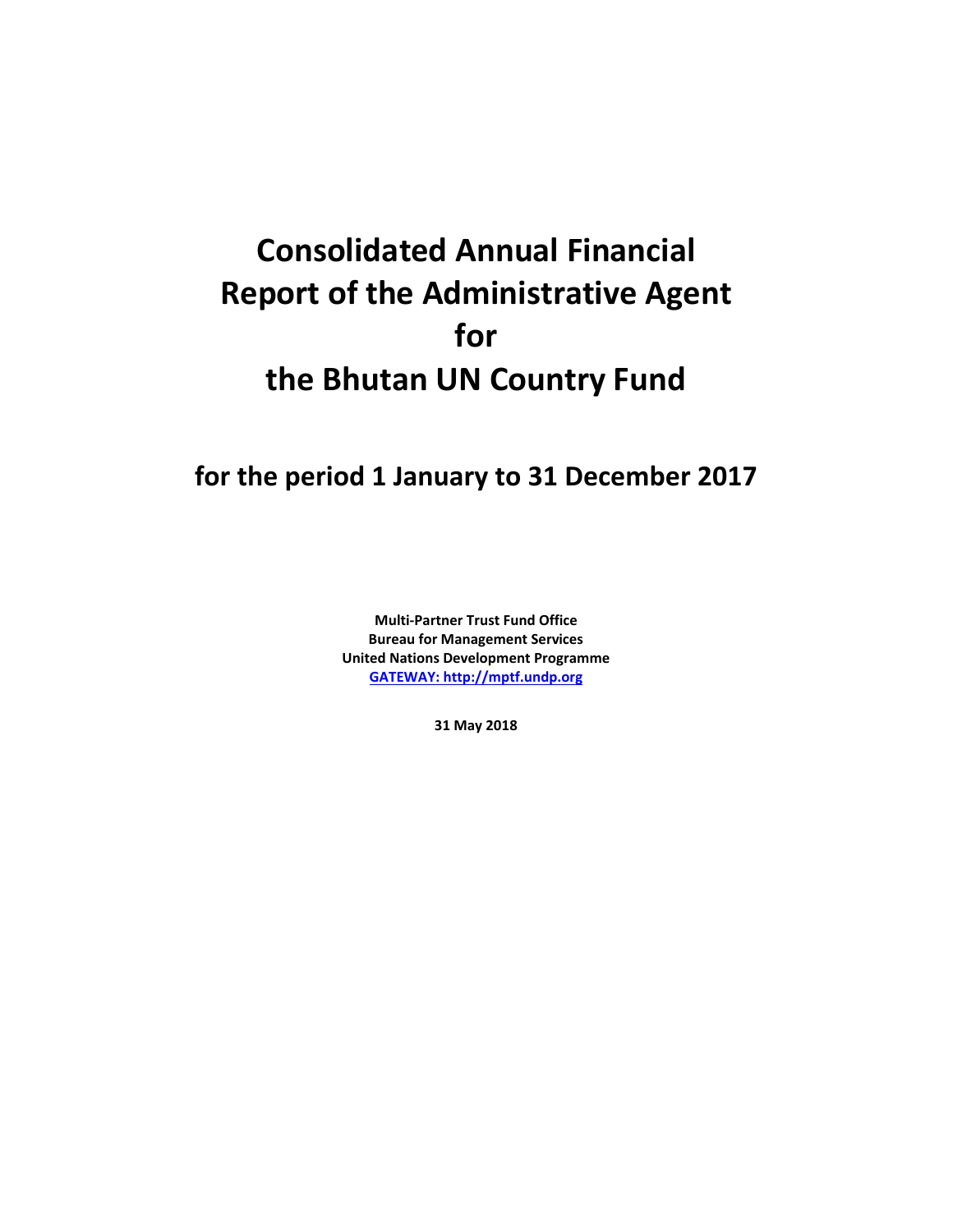#### **PARTICIPATING ORGANIZATIONS CONTRIBUTORS**



Food and Agriculture Organization



United Nations Capital Development Fund



United Nations Conference on Trade and Development



United Nations Development Programme



United Nations Environment Programme



United Nations Educational, Scientific and Cultural Organizations



United Nations Population Fund



United Nations Children's Fund



World Food Programme



Austrian Development Agency



Delivering Results Together



Expanded DaO Funding Window



Swiss Agency for Development & Cooperation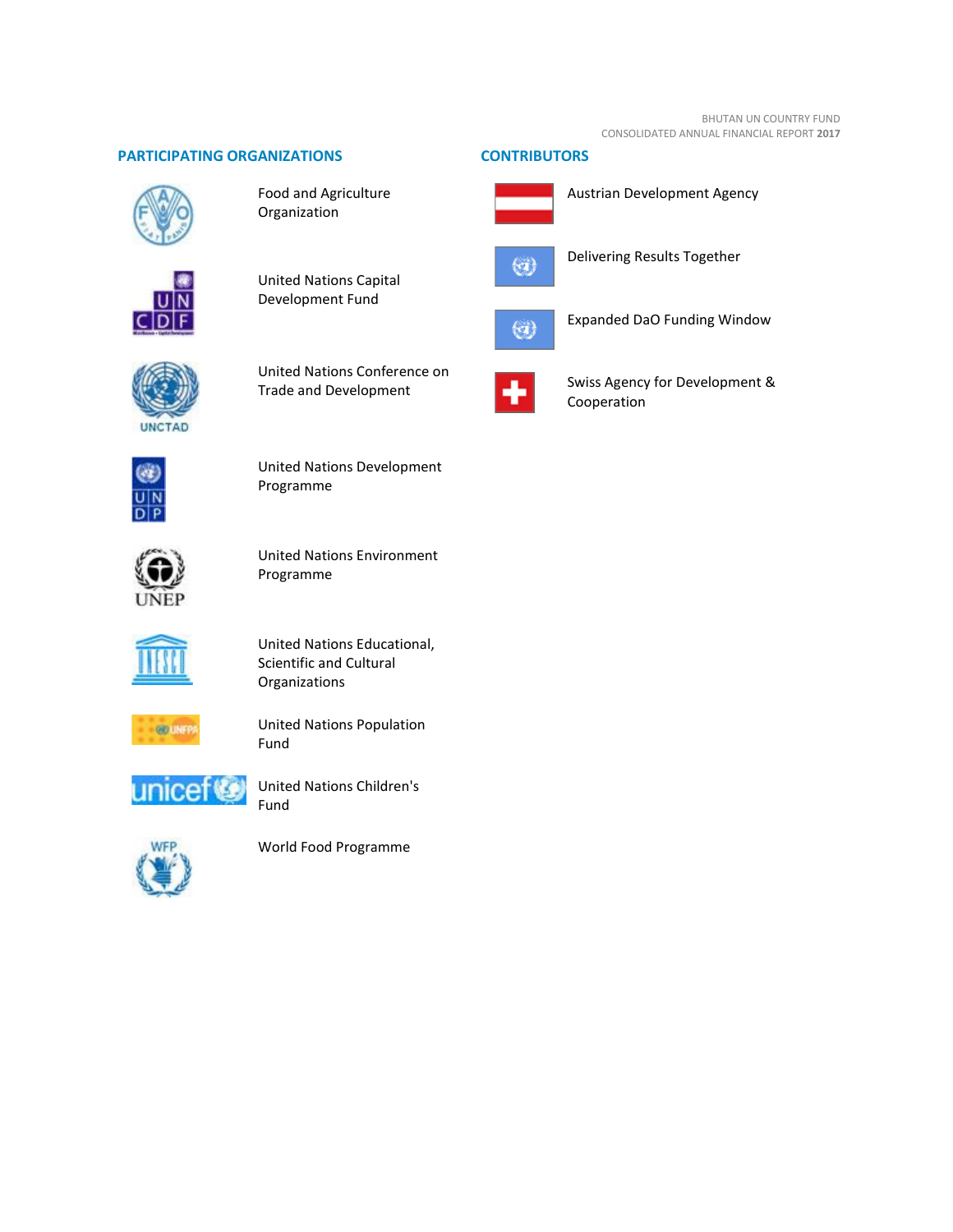Amount approved by the Steering Committee for a project/programme.

#### **Approved Project/Programme**

A project/programme including budget, etc., that is approved by the Steering Committee for fund allocation purposes.

#### **Contributor Commitment**

Amount(s) committed by a donor to a Fund in a signed Standard Administrative Arrangement with the UNDP Multi-Partner Trust Fund Office (MPTF Office), in its capacity as the Administrative Agent. A commitment may be paid or pending payment.

#### **Contributor Deposit**

Cash deposit received by the MPTF Office for the Fund from a contributor in accordance with a signed Standard Administrative Arrangement.

#### **Delivery Rate**

The percentage of funds that have been utilized, calculated by comparing expenditures reported by a Participating Organization against the 'net funded amount'.

#### **Indirect Support Costs**

A general cost that cannot be directly related to any particular programme or activity of the Participating Organizations. UNDG policy establishes a fixed indirect cost rate of 7% of programmable costs.

#### **Net Funded Amount**

Amount transferred to a Participating Organization less any refunds transferred back to the MPTF Office by a Participating Organization.

#### **Participating Organization**

A UN Organization or other inter-governmental Organization that is an implementing partner in a Fund, as represented by signing a Memorandum of Understanding (MOU) with the MPTF Office for a particular Fund.

#### **Project Expenditure**

The sum of expenses and/or expenditure reported by all Participating Organizations for a Fund irrespective of which basis of accounting each Participating Organization follows for donor reporting.

#### **Project Financial Closure**

A project or programme is considered financially closed when all financial obligations of an operationally completed project or programme have been settled, and no further financial charges may be incurred.

#### **Project Operational Closure**

A project or programme is considered operationally closed when all programmatic activities for which Participating Organization(s) received funding have been completed.

#### **Project Start Date**

Date of transfer of first instalment from the MPTF Office to the Participating Organization.

#### **Total Approved Budget**

This represents the cumulative amount of allocations approved by the Steering Committee.

#### **US Dollar Amount**

The financial data in the report is recorded in US Dollars and due to rounding off of numbers, the totals may not add up.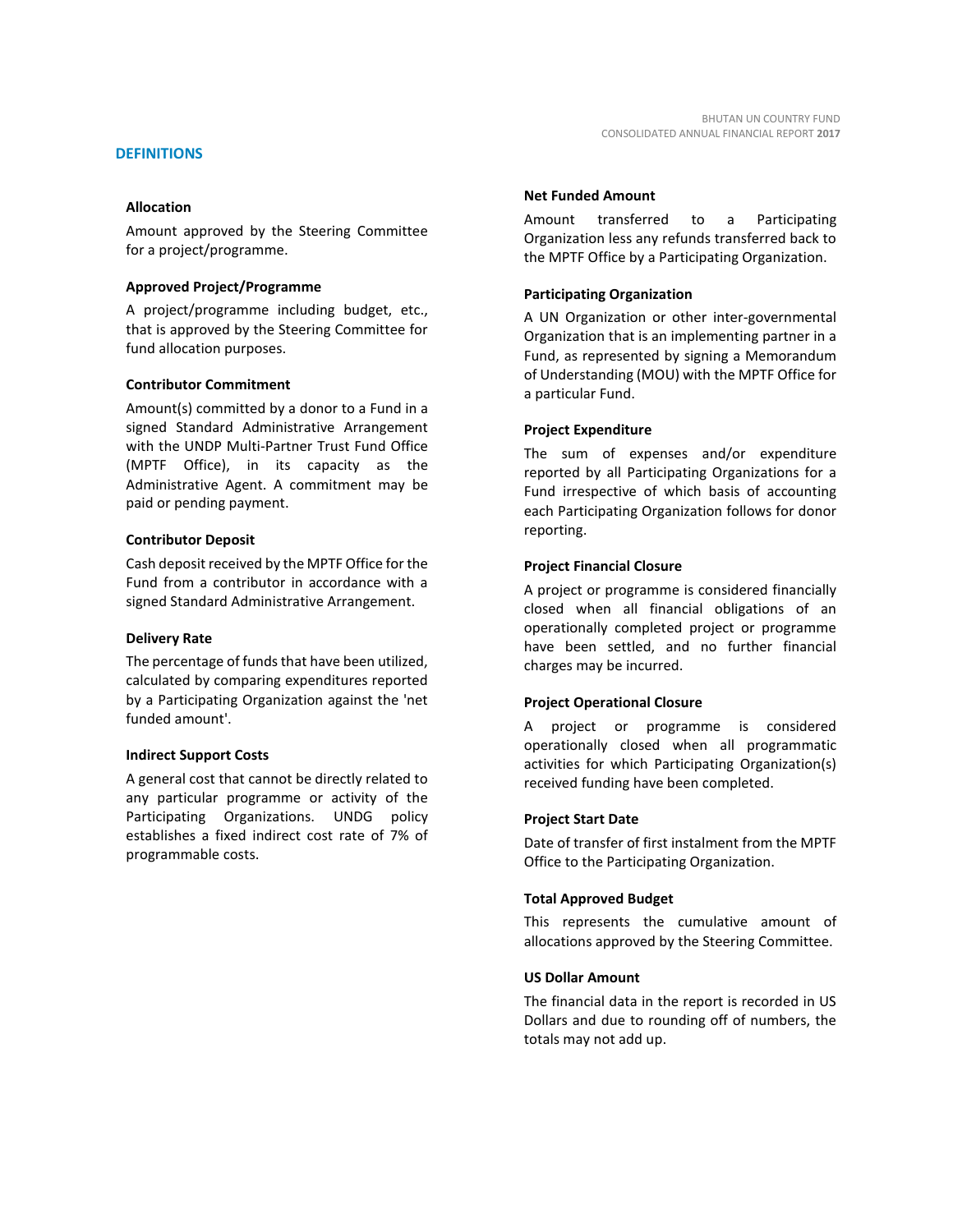#### BHUTAN UN COUNTRY FUND CONSOLIDATED ANNUAL FINANCIAL REPORT 2017

#### **TABLE OF CONTENTS**

| Introduction 1 1 |  |
|------------------|--|
|                  |  |
|                  |  |
|                  |  |
|                  |  |
|                  |  |
|                  |  |
|                  |  |
|                  |  |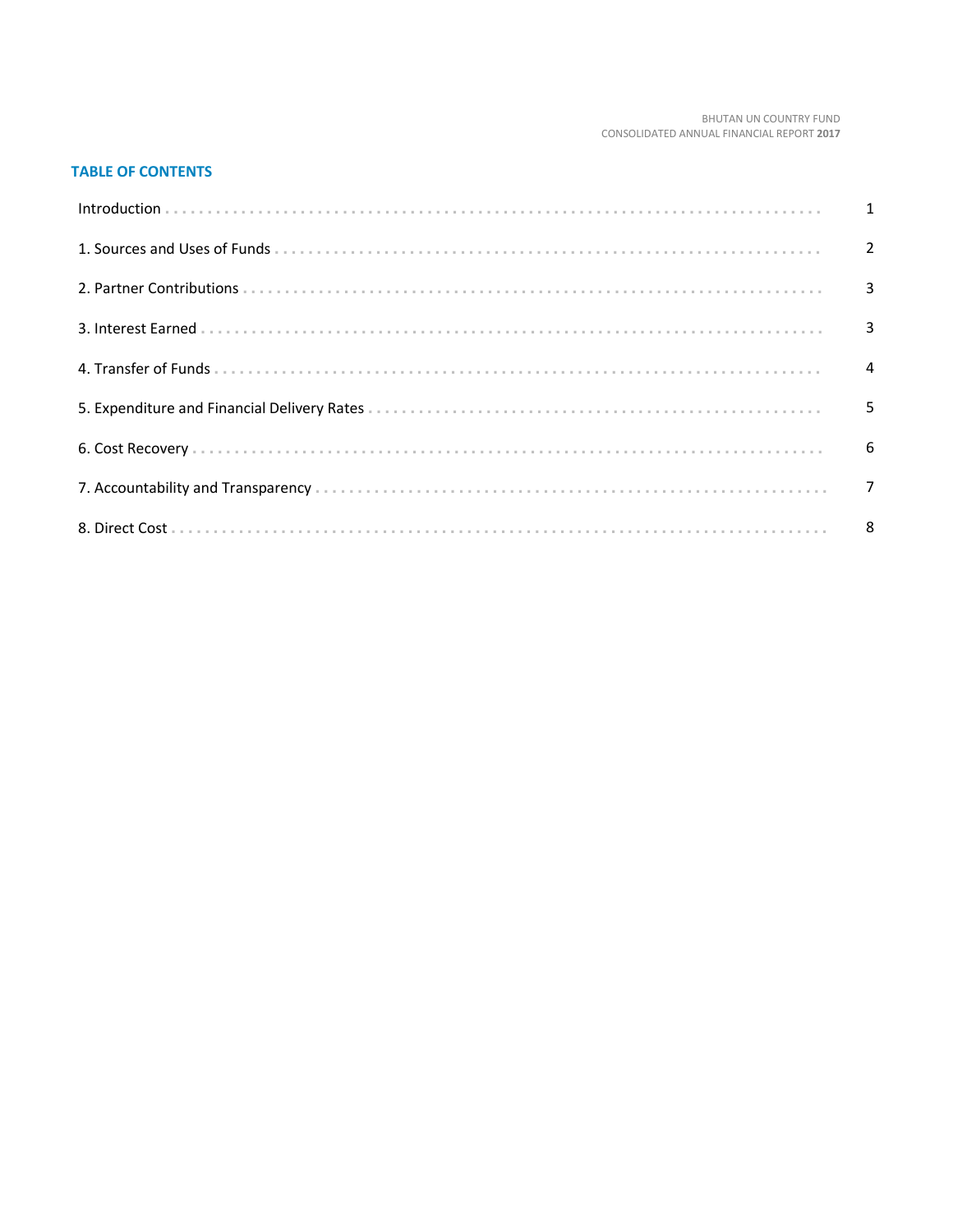#### **INTRODUCTION**

This Consolidated Annual Financial Report of the **Bhutan UN Country Fund** is prepared by the United Nations Development Programme (UNDP) Multi-Partner Trust Fund Office (MPTF Office) in fulfillment of its obligations as Administrative Agent, as per the terms of Reference (TOR), the Memorandum of Understanding (MOU) signed between the UNDP MPTF Office and the Participating Organizations, and the Standard Administrative Arrangement (SAA) signed with contributors.

The MPTF Office, as Administrative Agent, is responsible for concluding an MOU with Participating Organizations and SAAs with contributors. It receives, administers and

manages contributions, and disburses these funds to the Participating Organizations. The Administrative Agent prepares and submits annual consolidated financial reports, as well as regular financial statements, for transmission to contributors.

This consolidated financial report covers the period 1 January to 31 December 2017 and provides financial data on progress made in the implementation of projects of the **Bhutan UN Country Fund**. It is posted on the MPTF Office GATEWAY [\(http://mptf.undp.org/factsheet/fund/BT100\)](http://mptf.undp.org/factsheet/fund/BT100).

The financial data in the report is recorded in US Dollars and due to rounding off of numbers, the totals may not add up.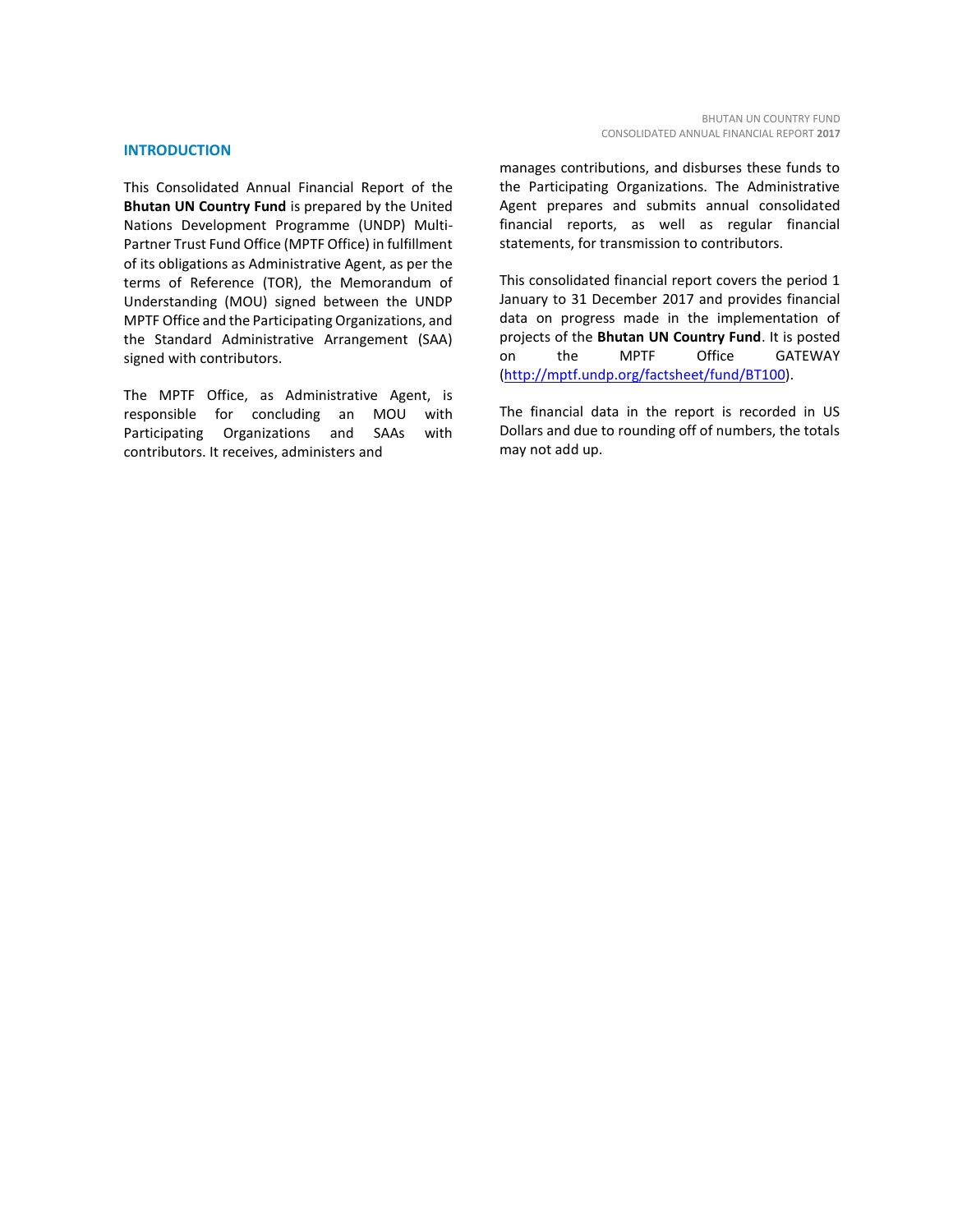#### **2017 FINANCIAL PERFORMANCE**

This chapter presents financial data and analysis of the **Bhutan UN Country Fund** using the pass-through funding modality as of 31 December **2017**. Financial information for this Fund is also available on the MPTF Office GATEWAY, at the following address: [http://mptf.undp.org/factsheet/fund/BT100.](http://mptf.undp.org/factsheet/fund/BT100)

#### **1. SOURCES AND USES OF FUNDS**

As of 31 December **2017**, 4 contributors deposited US\$ **3,576,120** in contributions and US\$ **10,018** was earned in interest.

The cumulative source of funds was US\$ **3,586,138** Of this amount, US\$ **3,549,695** has been net funded to **9** Participating Organizations, of which US\$ **3,509,492** has been reported as expenditure. The Administrative Agent fee has been charged at the approved rate of 1% on deposits and amounts to US\$ **35,761**. Table 1 provides an overview of the overall sources, uses, and balance of the **Bhutan UN Country Fund** as of 31 December 2017.

#### **Table 1. Financial Overview, as of 31 December 2017 (in US Dollars)**

|                                                                 | Annual 2016 | Annual 2017 | <b>Cumulative</b> |
|-----------------------------------------------------------------|-------------|-------------|-------------------|
| <b>Sources of Funds</b>                                         |             |             |                   |
| Contributions from donors                                       |             |             | 3,576,120         |
| Fund Earned Interest and Investment Income                      | 538         | 55          | 4,940             |
| Interest Income received from Participating Organizations       | 14          |             | 5,078             |
| Refunds by Administrative Agent to Contributors                 |             |             |                   |
| Fund balance transferred to another MDTF                        |             |             |                   |
| Other Income                                                    |             |             |                   |
| <b>Total: Sources of Funds</b>                                  | 552         | 55          | 3,586,138         |
| <b>Use of Funds</b>                                             |             |             |                   |
| Transfers to Participating Organizations                        |             | 73,500      | 3,782,011         |
| Refunds received from Participating Organizations               | (126)       |             | (290, 025)        |
| <b>Net Funded Amount</b>                                        | (126)       | 73,500      | 3,491,986         |
| <b>Administrative Agent Fees</b>                                |             |             | 35,761            |
| Direct Costs: (Steering Committee, Secretariatetc.)             |             |             | 57,709            |
| <b>Bank Charges</b>                                             | 3           | 1           | 19                |
| <b>Other Expenditures</b>                                       |             |             |                   |
| <b>Total: Uses of Funds</b>                                     | (123)       | 73,501      | 3,585,475         |
| Change in Fund cash balance with Administrative Agent           | 675         | (73, 446)   | 663               |
| Opening Fund balance (1 January)                                | 73,434      | 74,109      |                   |
| <b>Closing Fund balance (31 December)</b>                       | 74,109      | 663         | 663               |
| Net Funded Amount (Includes Direct Cost)                        | (126)       | 73,500      | 3,549,695         |
| Participating Organizations' Expenditure (Includes Direct Cost) | 103,704     | 97,269      | 3,509,492         |
| <b>Balance of Funds with Participating Organizations</b>        |             |             | 40,203            |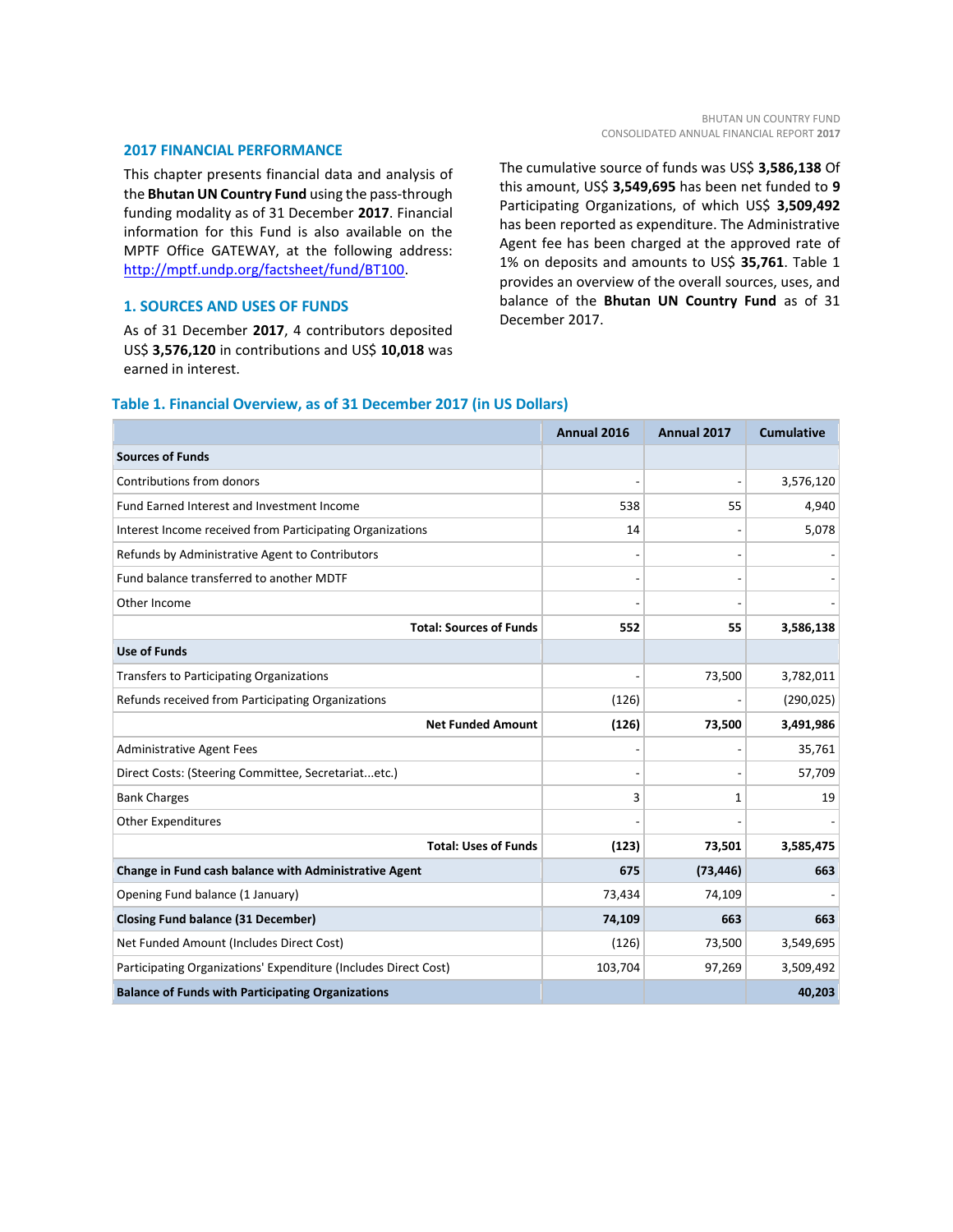#### **2. PARTNER CONTRIBUTIONS**

Table 2 provides information on cumulative contributions received from all contributors to this Fund as of 31 December 2017.

The **Bhutan UN Country Fund** is currently being financed by **4** contributors, as listed in the table below.

The table below includes commitments made up to 31 December 2017 through signed Standard Administrative Agreements, and deposits made through 2017. It does not include commitments that were made to the fund beyond 2017.

#### **Table 2. Contributors' Commitments and Deposits, as of 31 December 2017 (in US Dollars)**

| <b>Contributors</b>                     | Total<br><b>Commitments</b> | <b>Prior Years</b><br>as of 31-Dec-2016<br><b>Deposits</b> | <b>Current Year</b><br>Jan-Dec-2017<br><b>Deposits</b> | <b>Total</b><br><b>Deposits</b> |
|-----------------------------------------|-----------------------------|------------------------------------------------------------|--------------------------------------------------------|---------------------------------|
| Austrian Development Agency             | 378,120                     | 378,120                                                    |                                                        | 378,120                         |
| Delivering Results Together             | 754,000                     | 754,000                                                    |                                                        | 754,000                         |
| Expanded DaO Funding Window             | 2,419,000                   | 2,419,000                                                  | $\qquad \qquad$                                        | 2,419,000                       |
| SWISS AGY FOR DEVELOPMENT & COOPERATION | 25,000                      | 25,000                                                     |                                                        | 25,000                          |
| <b>Grand Total</b>                      | 3,576,120                   | 3,576,120                                                  | $\overline{\phantom{0}}$                               | 3,576,120                       |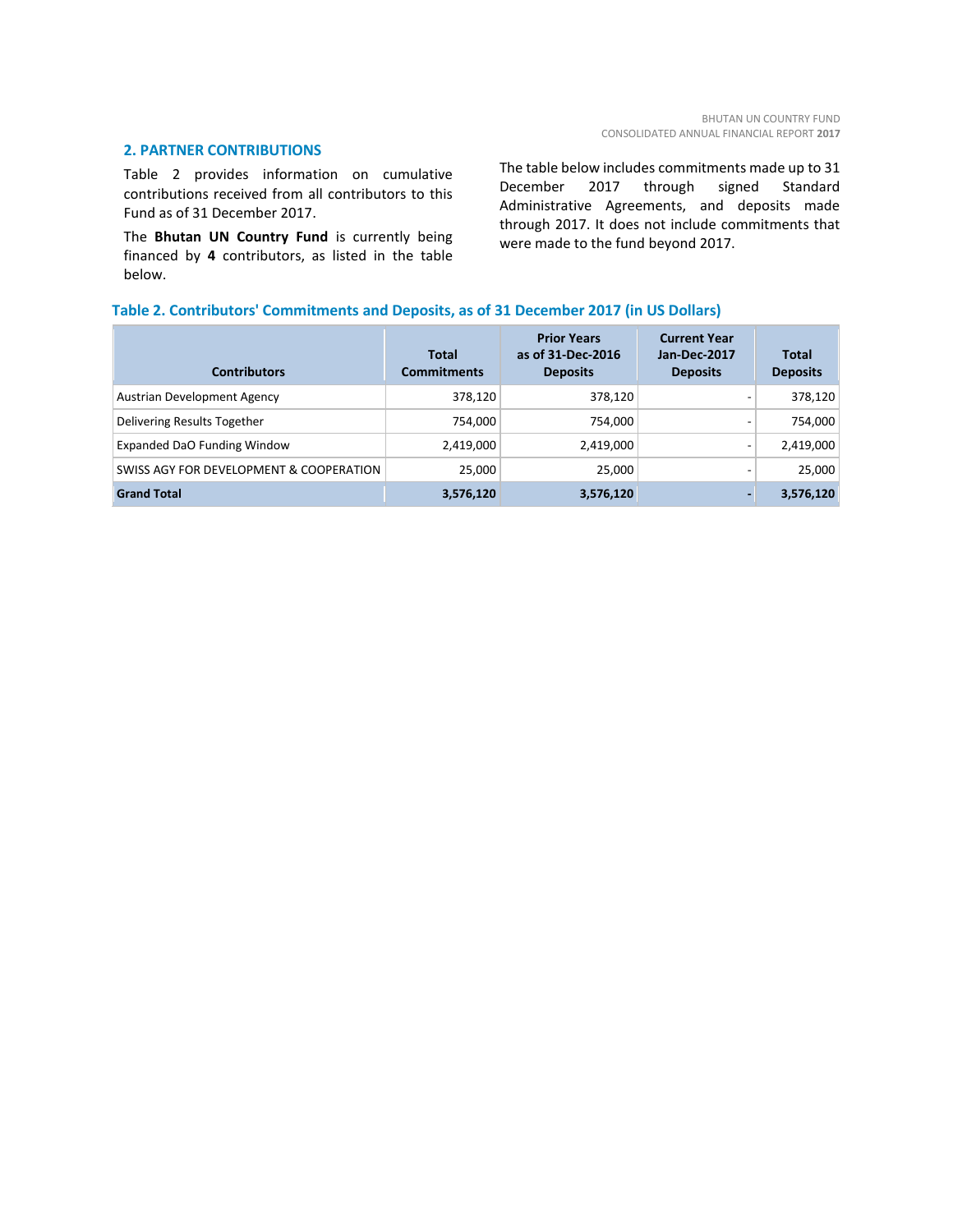#### **3. INTEREST EARNED**

Interest income is earned in two ways: 1) on the balance of funds held by the Administrative Agent (Fund earned interest), and 2) on the balance of funds held by the Participating Organizations (Agency earned interest) where their Financial Regulations and Rules allow return of interest to the AA.

As of 31 December 2017, Fund earned interest amounts to US\$ **4,940**.

Interest received from Participating Organizations amounts to US\$ **5,078**, bringing the cumulative interest received to US\$ **10,018**.

Details are provided in the table below.

#### **Table 3. Sources of Interest and Investment Income, as of 31 December 2017 (in US Dollars)**

| <b>Interest Earned</b>                     | <b>Prior Years</b><br>as of 31-Dec-2016 | <b>Current Year</b><br>Jan-Dec-2017 | Total  |
|--------------------------------------------|-----------------------------------------|-------------------------------------|--------|
| <b>Administrative Agent</b>                |                                         |                                     |        |
| Fund Earned Interest and Investment Income | 4,885                                   | 55                                  | 4,940  |
| <b>Total: Fund Earned Interest</b>         | 4,885                                   | 55                                  | 4,940  |
| <b>Participating Organization</b>          |                                         |                                     |        |
| <b>FAO</b>                                 | 14                                      |                                     | 14     |
| <b>UNCTAD</b>                              | 235                                     |                                     | 235    |
| <b>UNDP</b>                                | 4,780                                   |                                     | 4,780  |
| <b>UNFPA</b>                               | 50                                      |                                     | 50     |
| <b>Total: Agency earned interest</b>       | 5,078                                   |                                     | 5,078  |
| <b>Grand Total</b>                         | 9,963                                   | 55                                  | 10,018 |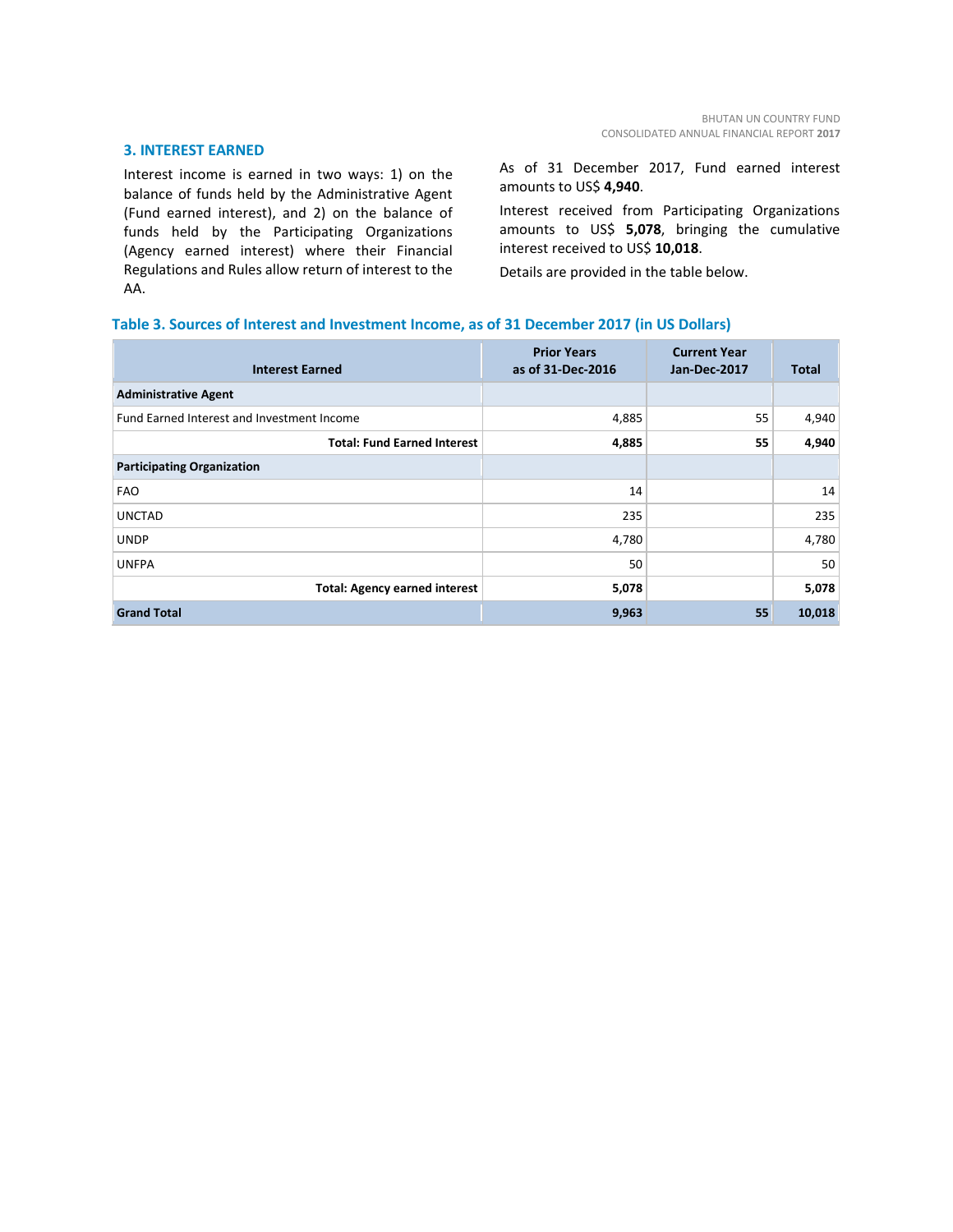#### **4. TRANSFER OF FUNDS**

Allocations to Participating Organizations are approved by the Steering Committee and disbursed by the Administrative Agent. As of 31 December 2017, the AA has transferred US\$ **3,782,011** to **9** Participating Organizations (see list below).

#### **4.1 TRANSFER BY PARTICIPATING ORGANIZATION**

Table 4 provides additional information on the refunds received by the MPTF Office, and the net funded amount for each of the Participating Organizations.

#### **Table 4. Transfer, Refund, and Net Funded Amount by Participating Organization, as of 31 December 2017 (in US Dollars)**

| <b>Participating</b> |                  | Prior Years as of 31-Dec-2016 |                   |                  | <b>Current Year Jan-Dec-2017</b> |                   | <b>Total</b>     |                |                   |  |
|----------------------|------------------|-------------------------------|-------------------|------------------|----------------------------------|-------------------|------------------|----------------|-------------------|--|
| Organization         | <b>Transfers</b> | <b>Refunds</b>                | <b>Net Funded</b> | <b>Transfers</b> | <b>Refunds</b>                   | <b>Net Funded</b> | <b>Transfers</b> | <b>Refunds</b> | <b>Net Funded</b> |  |
| <b>FAO</b>           | 65,743           | (126)                         | 65,617            |                  |                                  |                   | 65,743           | (126)          | 65,617            |  |
| <b>UNCDF</b>         | 20,000           | (887)                         | 19,113            |                  |                                  |                   | 20,000           | (887)          | 19,113            |  |
| <b>UNCTAD</b>        | 119,000          | (2,657)                       | 116,343           |                  |                                  |                   | 119,000          | (2,657)        | 116,343           |  |
| <b>UNDP</b>          | 1,706,933        | (261, 487)                    | 1,445,446         | 73,500           |                                  | 73,500            | 1,780,433        | (261,487)      | 1,518,946         |  |
| <b>UNEP</b>          | 48,165           |                               | 48,165            |                  |                                  |                   | 48,165           |                | 48,165            |  |
| <b>UNESCO</b>        | 25,000           | (141)                         | 24,859            |                  |                                  |                   | 25,000           | (141)          | 24,859            |  |
| <b>UNFPA</b>         | 511,390          | (24, 727)                     | 486,663           |                  |                                  |                   | 511,390          | (24, 727)      | 486,663           |  |
| <b>UNICEF</b>        | 762,378          |                               | 762,378           |                  |                                  |                   | 762,378          |                | 762,378           |  |
| <b>WFP</b>           | 449,902          |                               | 449,902           |                  |                                  |                   | 449,902          |                | 449,902           |  |
| <b>Grand Total</b>   | 3,708,511        | (290, 025)                    | 3,418,486         | 73,500           |                                  | 73,500            | 3,782,011        | (290, 025)     | 3,491,986         |  |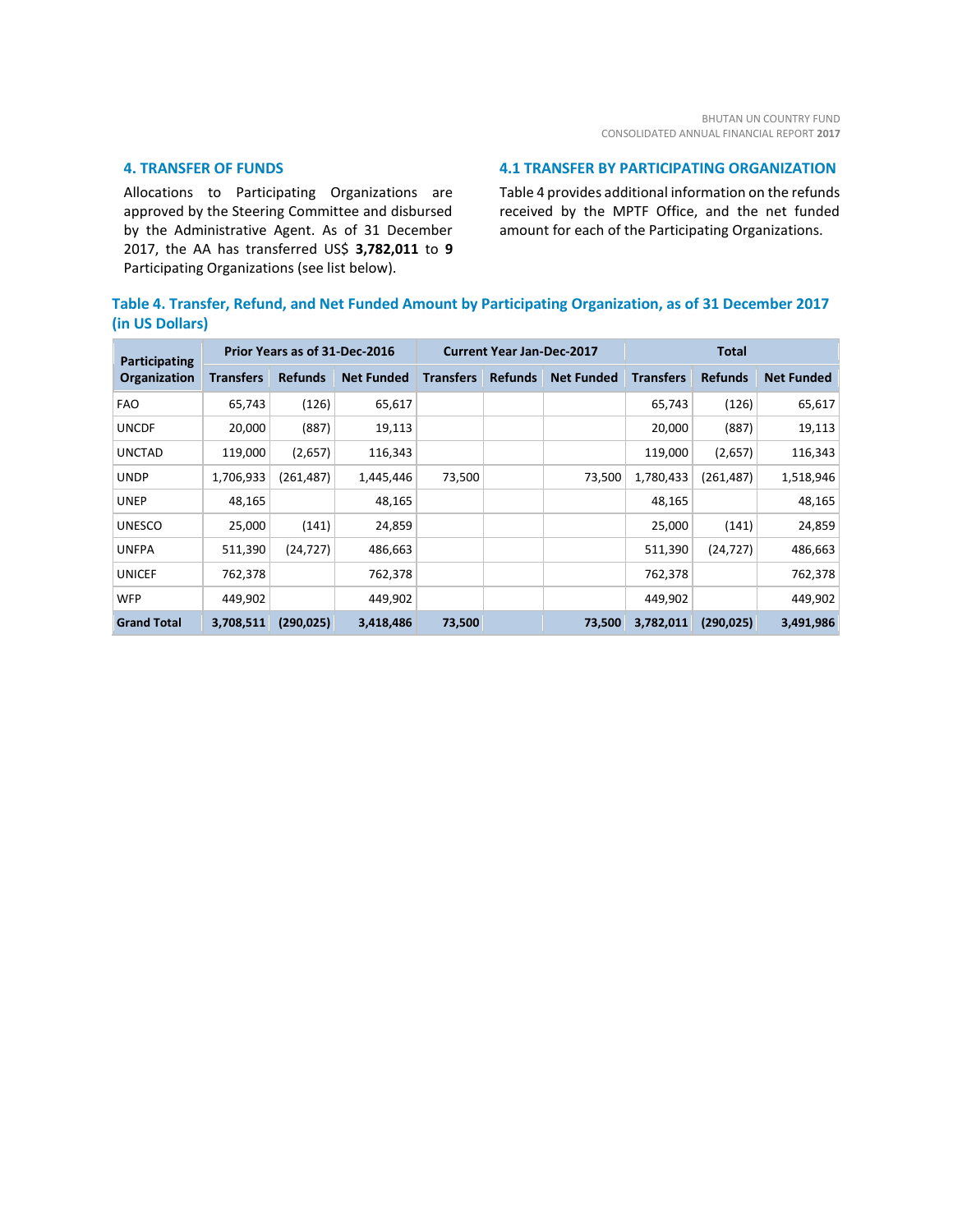#### **5. EXPENDITURE AND FINANCIAL DELIVERY RATES**

All final expenditures reported for the year 2017 were submitted by the Headquarters of the Participating Organizations. These were consolidated by the MPTF Office.

Project expenditures are incurred and monitored by each Participating Organization, and are reported as per the agreed upon categories for inter-agency harmonized reporting. The reported expenditures were submitted via the MPTF Office's online expenditure reporting tool. The 2017 expenditure data has been posted on the MPTF Office GATEWAY at [http://mptf.undp.org/factsheet/fund/BT100.](http://mptf.undp.org/factsheet/fund/BT100)

#### **5.1 EXPENDITURE REPORTED BY PARTICIPATING ORGANIZATION**

In 2017, US\$ **73,500** was net funded to Participating Organizations, and US\$ **39,561** was reported in expenditure.

As shown in table below, the cumulative net funded amount is US\$ **3,491,986** and cumulative expenditures reported by the Participating Organizations amount to US\$ **3,451,783**. This equates to an overall Fund expenditure delivery rate of **99** percent.

#### **Table 5.1 Net Funded Amount, Reported Expenditure, and Financial Delivery by Participating Organization, as of 31 December 2017 (in US Dollars)**

|                               |                           |                                    | <b>Expenditure</b>                      |                                     |                   |                           |
|-------------------------------|---------------------------|------------------------------------|-----------------------------------------|-------------------------------------|-------------------|---------------------------|
| Participating<br>Organization | Approved<br><b>Amount</b> | <b>Net Funded</b><br><b>Amount</b> | <b>Prior Years</b><br>as of 31-Dec-2016 | <b>Current Year</b><br>Jan-Dec-2017 | <b>Cumulative</b> | <b>Delivery Rate</b><br>% |
| <b>FAO</b>                    | 65,743                    | 65,617                             | 65,491                                  | 126                                 | 65,617            | 100.00                    |
| <b>UNCDF</b>                  | 20,000                    | 19,113                             | 19,113                                  |                                     | 19,113            | 100.00                    |
| <b>UNCTAD</b>                 | 116,343                   | 116,343                            | 112,243                                 | 12                                  | 112,255           | 96.49                     |
| <b>UNDP</b>                   | 1,755,688                 | 1,518,946                          | 1,447,237                               | 39,422                              | 1,486,659         | 97.87                     |
| <b>UNEP</b>                   | 48,165                    | 48,165                             | 48,165                                  |                                     | 48,165            | 100.00                    |
| <b>UNESCO</b>                 | 25,000                    | 24,859                             | 24,859                                  |                                     | 24,859            | 100.00                    |
| <b>UNFPA</b>                  | 491,390                   | 486,663                            | 486,308                                 |                                     | 486,308           | 99.93                     |
| <b>UNICEF</b>                 | 762,378                   | 762,378                            | 758,905                                 |                                     | 758,905           | 99.54                     |
| <b>WFP</b>                    | 449,902                   | 449,902                            | 449,902                                 |                                     | 449,902           | 100.00                    |
| <b>Grand Total</b>            | 3,734,609                 | 3,491,986                          | 3,412,223                               | 39,561                              | 3,451,783         | 98.85                     |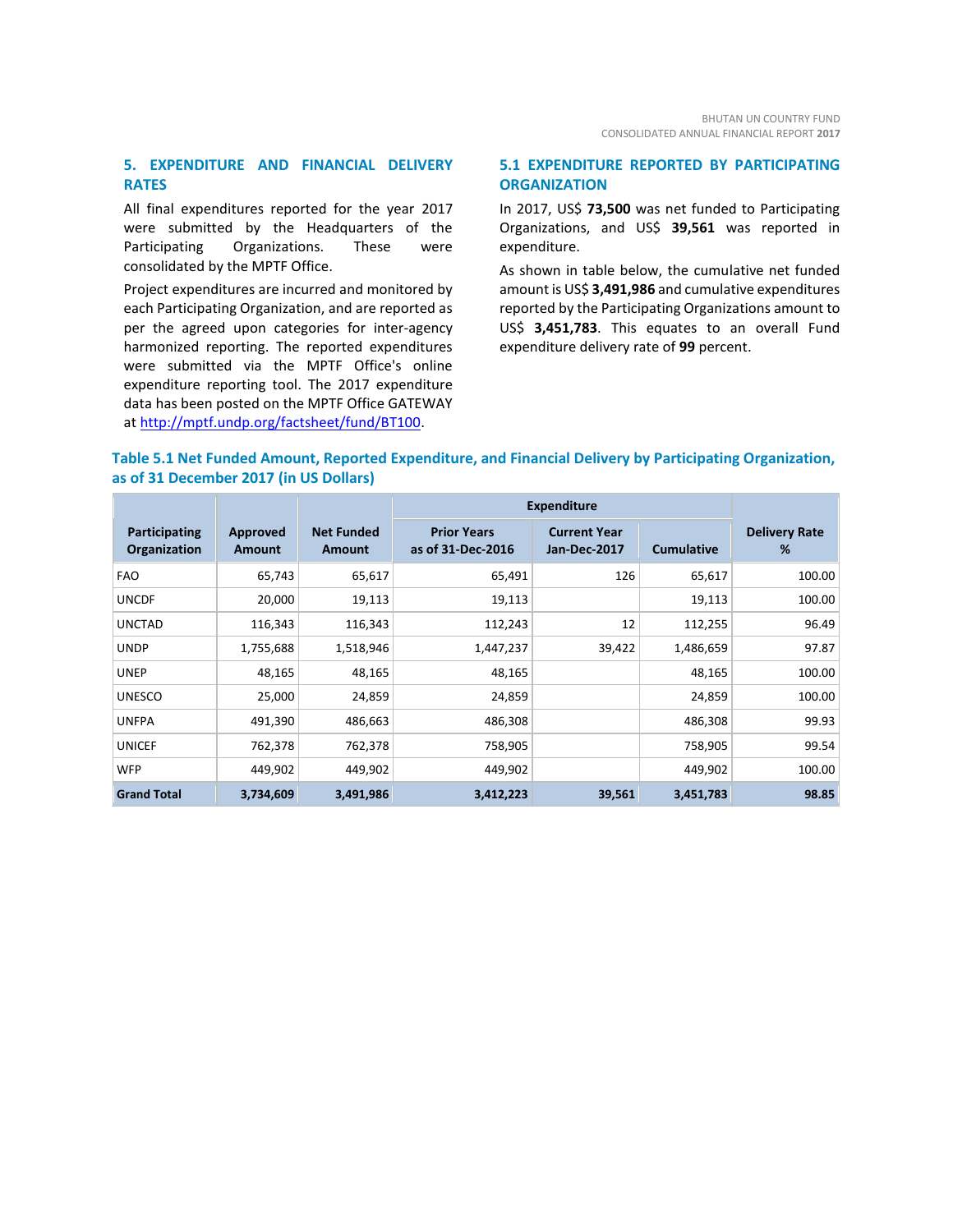#### **5.2 EXPENDITURE BY THEMATIC AREA**

Table 5 displays the net funded amounts, expenditures incurred and the financial delivery rates by Thematic Area

### **Table 5.2 Expenditure by Thematic Area, as of 31 December 2017 (in US Dollars)**

|                                            |                             | <b>Prior Years</b><br>as of 31-Dec-2016 | <b>Current Year</b><br>Jan-Dec-2017 |                    | <b>Total</b>                       |                    |                           |
|--------------------------------------------|-----------------------------|-----------------------------------------|-------------------------------------|--------------------|------------------------------------|--------------------|---------------------------|
| <b>Country/Sector</b>                      | <b>Net Funded</b><br>Amount | <b>Expenditure</b>                      | <b>Net Funded</b><br>Amount         | <b>Expenditure</b> | <b>Net Funded</b><br><b>Amount</b> | <b>Expenditure</b> | <b>Delivery Rate</b><br>% |
| <b>Bhutan</b>                              |                             |                                         |                                     |                    |                                    |                    |                           |
| 2018 Essential Social Services             | 298,980                     | 298,314                                 |                                     |                    | 298,980                            | 298,314            | 99.78                     |
| 2018 Gender Equality & Child<br>Protection | 306,000                     | 331,497                                 |                                     | (75, 531)          | 306,000                            | 255,966            | 83.65                     |
| 2018 Governance &<br>Participation         | 353,080                     | 326,600                                 | 73,500                              | 114,953            | 426,580                            | 441,553            | 103.51                    |
| 2018 Sustainable<br>Development            | 158,400                     | 153,912                                 |                                     | 12                 | 158,400                            | 153,924            | 97.17                     |
| Education                                  | 675,386                     | 675,386                                 |                                     |                    | 675,386                            | 675,386            | 100.00                    |
| Environment                                | 447,164                     | 447,164                                 |                                     |                    | 447,164                            | 447,164            | 100.00                    |
| Governance                                 | 292,886                     | 292,886                                 |                                     |                    | 292,886                            | 292,886            | 100.00                    |
| Health                                     | 391,642                     | 391,642                                 |                                     |                    | 391,642                            | 391,642            | 100.00                    |
| Poverty and MDGs                           | 494,948                     | 494,822                                 |                                     | 126                | 494,948                            | 494,948            | 100.00                    |
| <b>Bhutan Total:</b>                       | 3,418,486                   | 3,412,223                               | 73,500                              | 39,560             | 3,491,986                          | 3,451,783          | 98.85                     |
| <b>Grand Total:</b>                        | 3,418,486                   | 3,412,223                               | 73,500                              | 39,560             | 3,491,986                          | 3,451,783          | 98.85                     |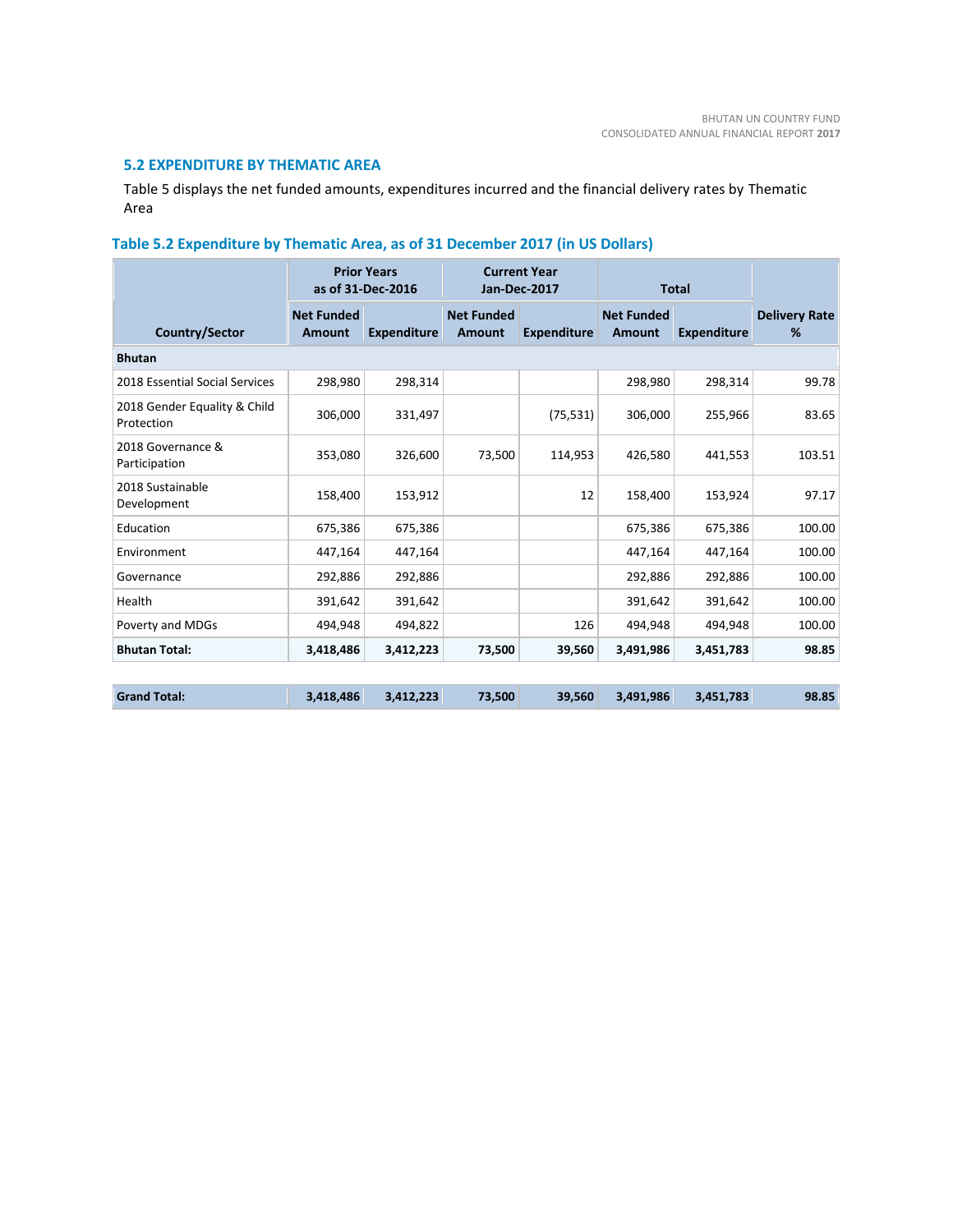#### **5.4 EXPENDITURE REPORTED BY CATEGORY**

Project expenditures are incurred and monitored by each Participating Organization and are reported as per the agreed categories for inter-agency harmonized reporting. In 2006 the UN Development Group (UNDG) established six categories against which UN entities must report inter-agency project expenditures. Effective 1 January 2012, the UN Chief Executive Board (CEB) modified these categories as a result of IPSAS adoption to comprise eight categories. All expenditure incurred prior to 1 January 2012 have been reported in the old categories; post 1 January 2012 all expenditure are reported in the new eight categories. See table below.

#### **2012 CEB Expense Categories**

- 1. Staff and personnel costs
- 2. Supplies, commodities and materials
- 3. Equipment, vehicles, furniture and depreciation
- 4. Contractual services
- 5. Travel
- 6. Transfers and grants
- 7. General operating expenses
- 8. Indirect costs

\_\_\_\_\_\_\_\_\_\_\_\_\_\_\_\_\_\_\_\_\_\_

#### **2006 UNDG Expense Categories**

- 1. Supplies, commodities, equipment & transport
- 2. Personnel
- 3. Training counterparts
- 4. Contracts
- 5. Other direct costs
- 6. Indirect costs

#### **Table 6. Expenditure by UNDG Budget Category, as of 31 December 2017 (in US Dollars)**

|                                                      | <b>Expenditure</b>                      |                                     |              |                                                     |
|------------------------------------------------------|-----------------------------------------|-------------------------------------|--------------|-----------------------------------------------------|
| Category                                             | <b>Prior Years</b><br>as of 31-Dec-2016 | <b>Current Year</b><br>Jan-Dec-2017 | <b>Total</b> | <b>Percentage of Total</b><br><b>Programme Cost</b> |
| Supplies, Commodities, Equipment and Transport (Old) | 615,187                                 | $\overline{\phantom{a}}$            | 615,187      | 19.04                                               |
| Personnel (Old)                                      | 358,282                                 | $\overline{\phantom{a}}$            | 358,282      | 11.09                                               |
| Training of Counterparts(Old)                        | 355,513                                 | $\overline{\phantom{0}}$            | 355,513      | 11.00                                               |
| Contracts (Old)                                      | 207,920                                 | $\overline{a}$                      | 207,920      | 6.43                                                |
| Other direct costs (Old)                             | 13,325                                  | $\overline{a}$                      | 13,325       | 0.41                                                |
| Staff & Personnel Cost (New)                         | 55,988                                  | 466                                 | 56,453       | 1.75                                                |
| Suppl, Comm, Materials (New)                         | 251,057                                 | $\overline{\phantom{a}}$            | 251,057      | 7.77                                                |
| Equip, Veh, Furn, Depn (New)                         | 47,404                                  | $\overline{a}$                      | 47,404       | 1.47                                                |
| Contractual Services (New)                           | 145,265                                 | 265                                 | 145,530      | 4.50                                                |
| Travel (New)                                         | 269,359                                 | 2,120                               | 271,479      | 8.40                                                |
| Transfers and Grants (New)                           | 344,274                                 | $\overline{a}$                      | 344,274      | 10.65                                               |
| <b>General Operating (New)</b>                       | 529,159                                 | 35,814                              | 564,973      | 17.48                                               |
| <b>Programme Costs Total</b>                         | 3,192,732                               | 38,665                              | 3,231,397    | 100.00                                              |
| <sup>1</sup> Indirect Support Costs Total            | 219,491                                 | 895                                 | 220,386      | 6.82                                                |
| <b>Total</b>                                         | 3,412,223                               | 39,561                              | 3,451,783    |                                                     |

**1 Indirect Support Costs** charged by Participating Organization, based on their financial regulations, can be deducted upfront or at a later stage during implementation. The percentage may therefore appear to exceed the 7% agreed-upon for on-going projects. Once projects are financially closed, this number is not to exceed 7%.